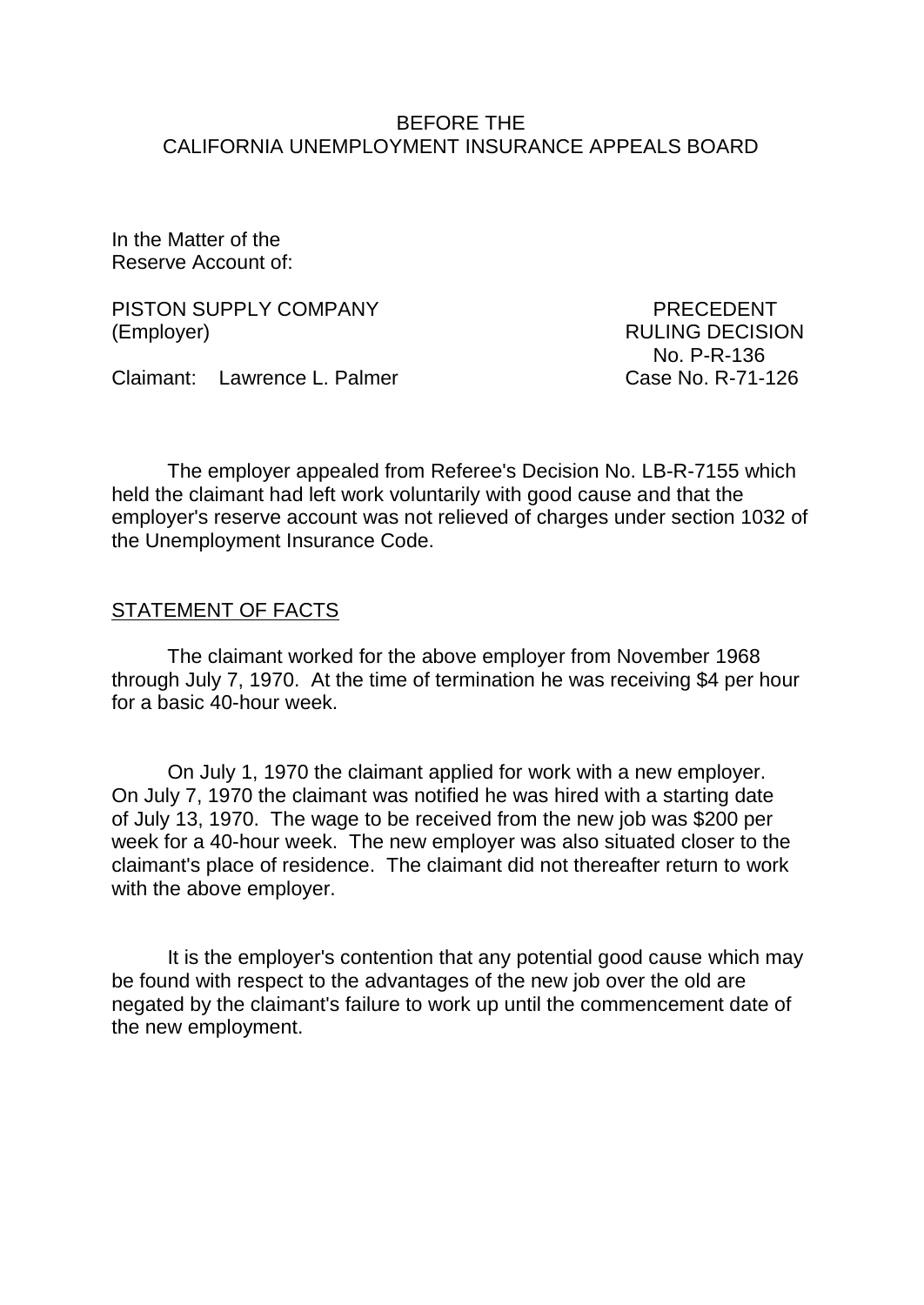## REASONS FOR DECISION

Section 1032 of the Unemployment Insurance Code provides that an employer's reserve account may be relieved of charges if it is ruled under section 1030 of the code that a claimant left work voluntarily without good cause.

Good cause for leaving work voluntarily is an intangible concept which must be determined in light of the efficient or moving cause of separation in issue. In general, however, there is good cause for the voluntary leaving of work where the facts disclose a real, substantial and compelling reason of such nature as would cause a reasonable person genuinely desirous of retaining employment to take similar action. (Appeals Board Decision No. P-B-27)

An employee's only asset in the modern labor market is the services he may render in exchange for remuneration. Accordingly, an employee is entitled, and may be expected, to seek out that work which will provide the greatest income with the least amount of inconvenience. In comparing the comparative advantages of two employments, there is no single factor upon which one may rely. All of the factors which influenced the claimant's decision to leave one job to accept other work must be considered together as a whole in order to decide if good cause existed. For example, consideration should be given, among other things, to the pay, location, opportunities for advancement, skills required, seniority rights, permanency and working conditions of the two jobs. (Appeals Board Decision No. P-R-91)

In deciding whether the claimant herein left work with good cause under the code, we limit our consideration to the facts established by the record. As has been pointed out in Appeals Board Decision No. P-R-85, the burden of proving entitlement to relief from charges for benefits paid to a particular claimant rests with the employer. Only where there has been established a prima facie case does the burden of going forward with the evidence shift to the Department. With respect to the instant case, the employer has not produced sufficient evidence to establish a prima facie case of a leaving without good cause.

Here the claimant had been working for a substantial period of time; 40 hours per week for a gross wage of \$160. He became dissatisfied with the conditions of such work and sought out other work. When he obtained work to his satisfaction, he informed the employer of his pending termination and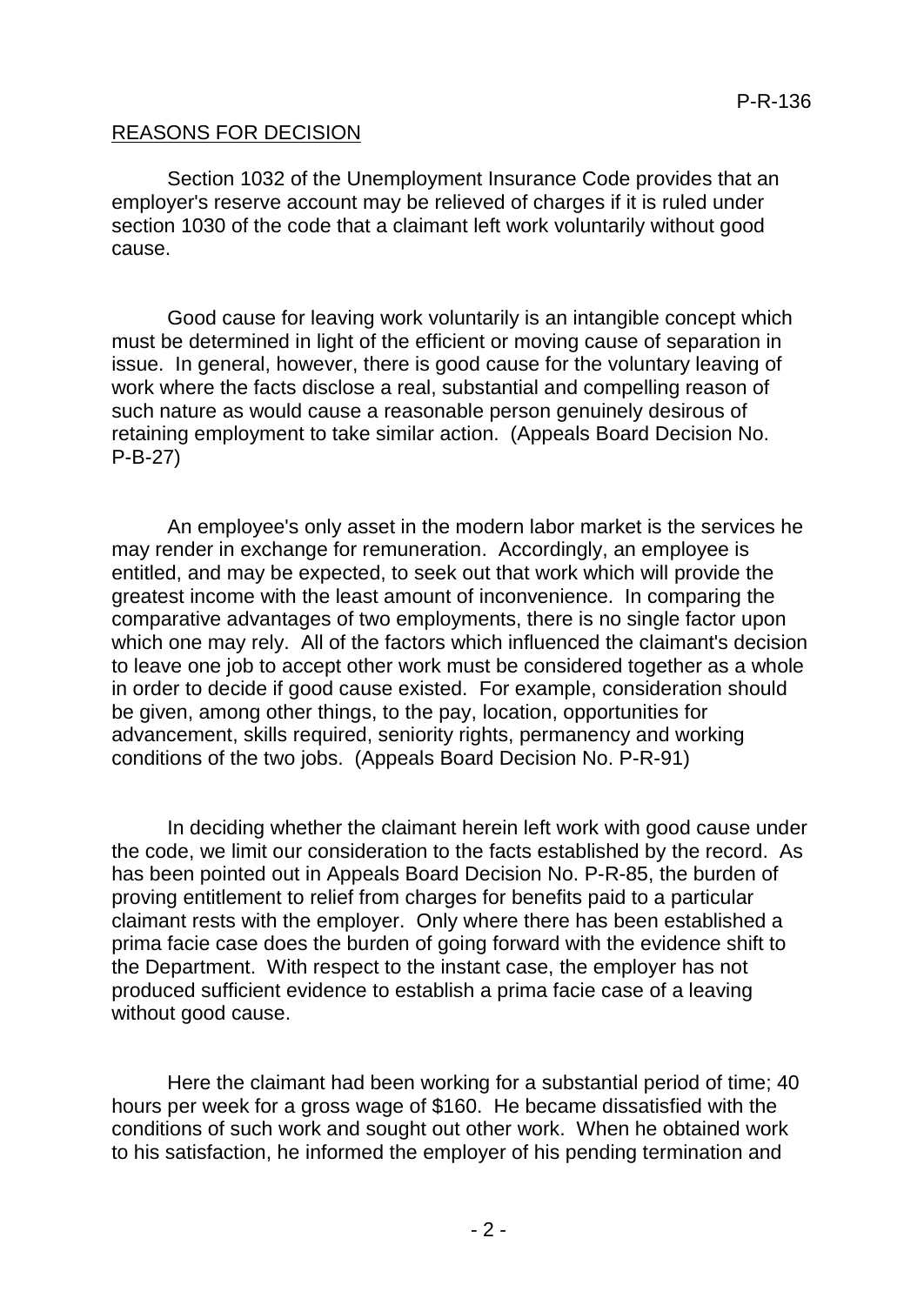left work at the close of business July 7. The new work paid a gross income of \$40 per week in excess of that previously received and was situated closer to his place of residence. The work was considered to be permanent and in all respects was a more advantageous employment. Under these circumstances we find that the claimant left his work with the above employer with good cause under section 1030 of the code.

We do not agree with the employer's contention that any good cause in this case is negated by the claimant's failure to work up until the commencement date of the new employment. We consider it understandable that the claimant herein may have left a week prior to commencing the new employment. A distinction may readily be drawn between a claimant who leaves work merely to enjoy a vacation and thereafter seek new work and a claimant who leaves work solely because he has obtained new employment, even though there may be a brief lapse for vacation or other purposes between the two periods of employment. In embarking upon a new tenure of employment, a brief respite from work would be not only desirous but advantageous to both a claimant and the new employer. The claimant might need time to move nearer the new work or conduct personal business which would otherwise interfere with the new employment. As a new employee he would undoubtedly have to wait for a vacation until earned on the new job.

Although the employer herein has not presented evidence which would negate the claimant's good cause, we can envisage a number of circumstances where such would be the case. In this respect consideration should be given to the period of time on the old job since the claimant last took a vacation, the length of that last previous vacation and the amount of vacation taken before commencing the new job.